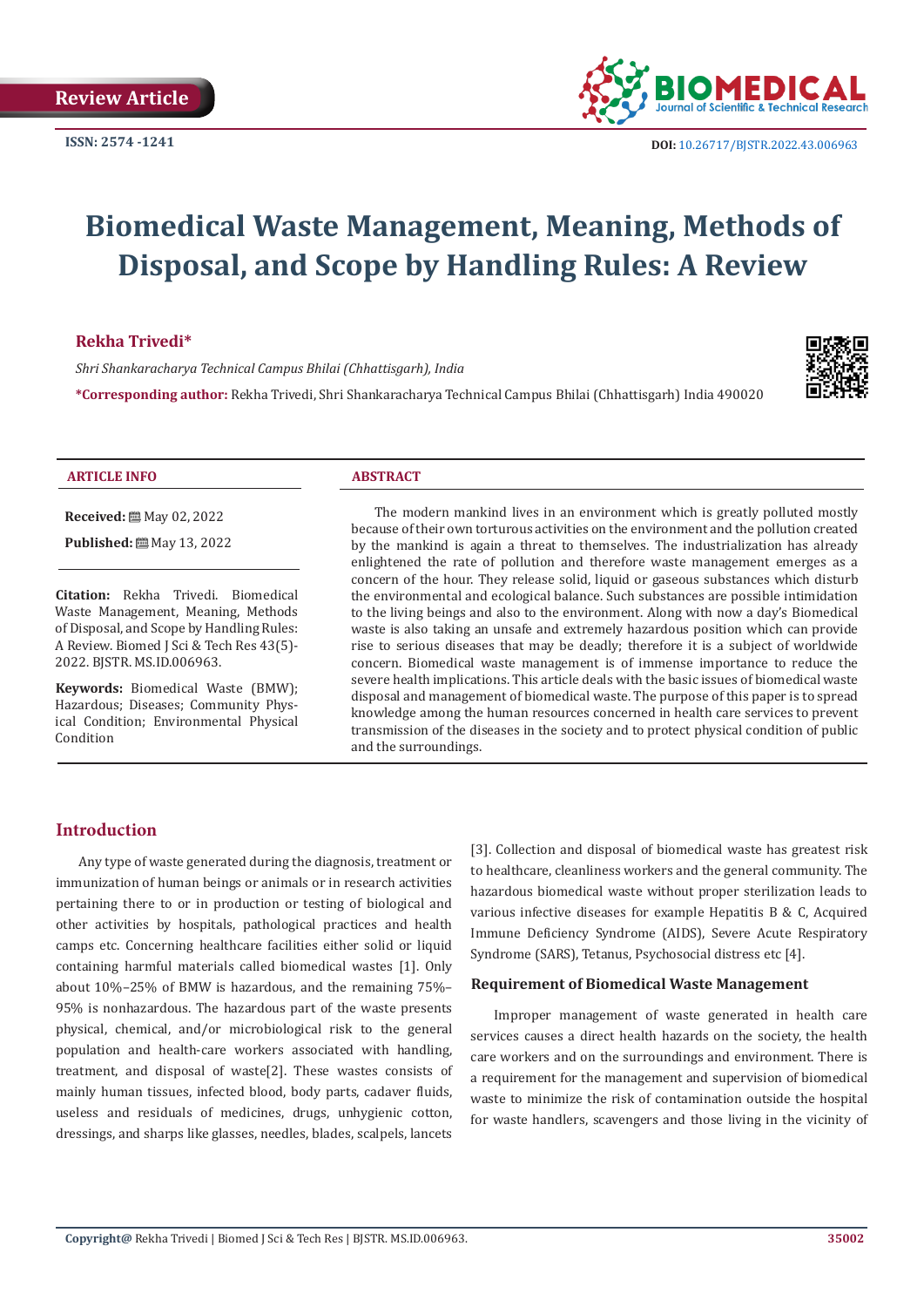hospitals. Biomedical waste Management is also needed due to the risk of air, water, and soil pollution, or due to improper incineration emissions and ash. It plays an important role in disposal of the discarded drugs that can be repacked and sold off [5]. The government is committed to protect the environment and health of the population. Biomedical waste management is very essential to control and disposal of hazardous and solid wastes. These are regulated under the Environment (protection) Act, 1986. Rules for management, regulation, handling and disposal of hazardous wastes and solid waste have been framed by the central government as per the provisions of the Environment (protection) Act, 1986.

The Central Government exercising the powers as conferred in the sections 6, 8 and 25 of the Environmental (Protection) Act, 1986 has enacted the Bio-Medical waste (Management and Handling) Rules 1998. They laid out 14 different rules and 6 schedules which were made effective from July 27, 1998 and saw additional amendment in 2016. These Rules mostly focal point to apply a licensing system followed by a reporting mechanism on bio-medical waste generated by hospitals and other health care organization. All persons and organizations that generate, collect, receive, store, transport, treat, dispose or handle and take all steps to ensure that such waste is properly channeled bio-medical waste in any form come under of these rules.

Various methods to be adopted for disposal of bio-medical wastes are: -

- **a)** Incineration
- **b)** Deep burial
- **c)** local autoclaves
- **d)** Micro-waving
- **e)** Mutilation
- **f)** Disposal in landfills
- **g)** Disinfection
- **h)** Chemical treatment

The methods of disposal of wastes mainly depend on the nature of the category. Segregation, storage and safe disposal of the waste is the key to the effective management of biomedical waste in a workplace [6,7].

#### **Steps and Methods of Biomedical Waste Management**

**Segregation:** Segregation of waste is very important and plays a major role for improved biomedical waste management. It is important to reduce the volume of infectious waste otherwise the quantum of waste will go beyond the control of management [8]. As per Rule 6, different colored plastic bags have to be used

for collection of bio medical wastes and labeled. Such wastes shall be transported only on authorized vehicles. Rule 6 further requires that no untreated bio-medical waste shall be kept beyond 48 hours without the permission of the competent authority.

- **a. Red Bag**: Recyclable contaminated waste such as bottles, intravenous tubes, catheters, urine bags, syringes and gloves.
- **b. Yellow Bag**: Human and animal anatomical waste, soiled waste including items contaminated with blood, body fluids like dressings, plaster casts, cotton swabs, expired or discarded medicines, chemical waste (liquid), discarded linen, mattresses, beddings contaminated with blood or body fluid, microbiology, biotechnology and other clinical laboratory waste.
- **c. Black Bag**: Incineration ash and chemical waste (solid).
- **d.** White bag: Waste sharps including needles, scalpels, blades, or any other contaminated sharp object that may cause puncture and cuts.
- **e. Blue Bag**: Metallic body implants and glassware such as medicine vials, ampoules.

As per the Rule the institution/ hospital generating such wastes shall be duty bound to maintain a proper record regarding the generation collection, reception, storage, transportation, treatment and disposal of bio-medical waste.

**Storage:** Healthcare services must provide a sufficient storage area for medical waste until it is collected for treatment and disposal. Storage area should be selected carefully which is unapproachable to the general public and must exhibit warning symbols & signs. It should be stored in a dry and secured area before being transported. The area must be protected from water, wind, rodents, insects and animals. Hazardous biomedical waste should not be stored for more than 3 months [9].

**Treatment:** Biomedical waste treatment refers to the processes to eradicate the toxic effects of the waste. There are several treatment options which maximize safety during handling and disposal of the waste. It also minimizes environmental hazards.

Most common methods used for treatment and decontamination of biomedical waste are.

- **a)** Incineration
- **b)** Autoclaving
- **c)** Irradiation
- **d)** Chemical treatments
- **e)** Disposal of Biomedical Waste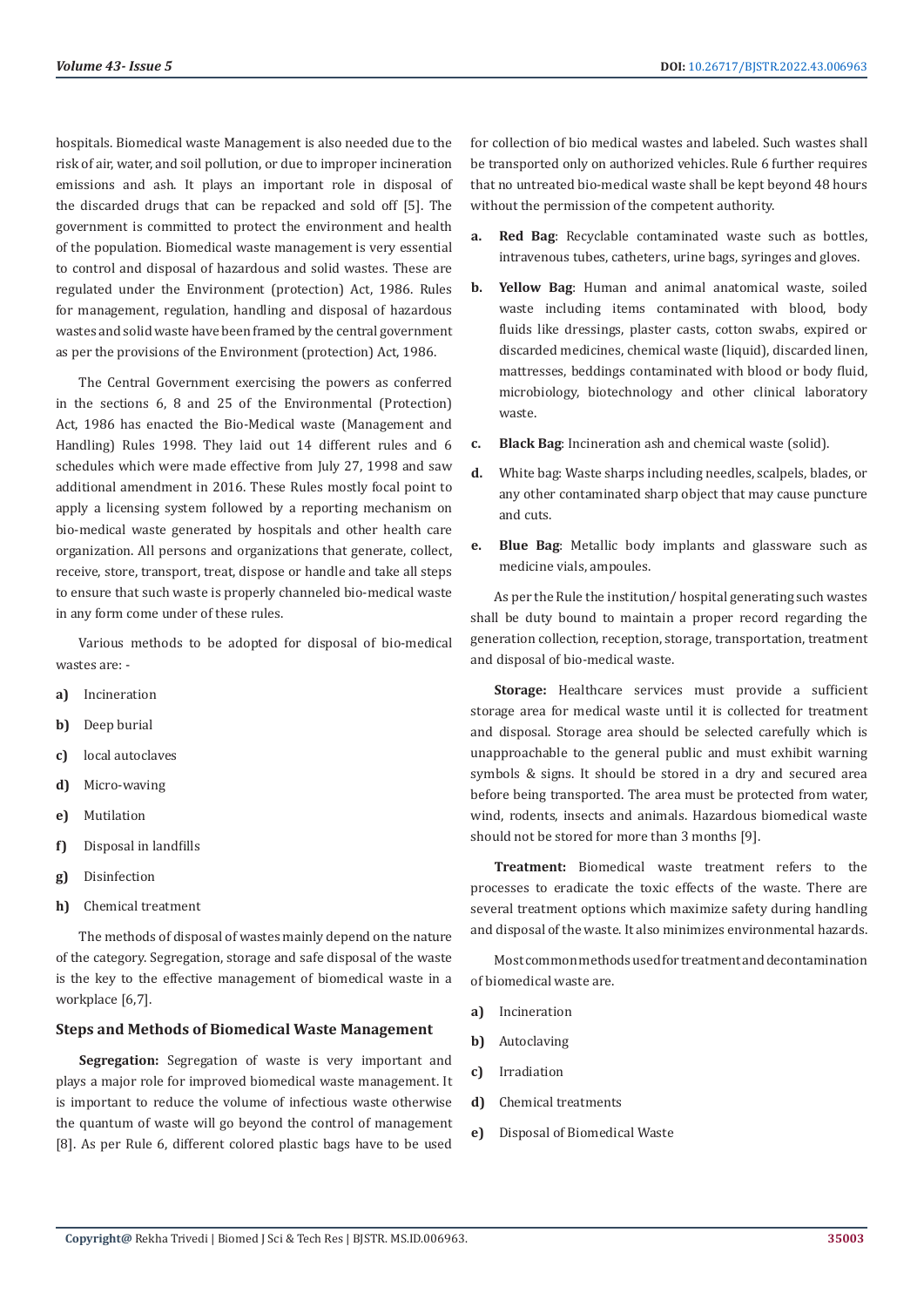**Incineration:** It is a treatment process used to convert pathological and pharmaceutical waste into ash, flue gases and heat. Operating temperature for incineration should be in the range of 800-1400 $\degree$ C. It decreases the mass of waste by 90-95% and thus reduces adverse effects on the environment [10].

**Autoclaving:** It is a process of steam sterilization and is the most common alternative to incineration. Autoclaving requires a temperature of 121oC and pressure of about 15 pounds per square inch (psi) for 20-30 minutes. This treatment is applied to inactivate the transmittable agents and to sanitize the equipment used in medical services. It is less costly and carries no documented health impacts [11].

**Chemical Treatment:** This action is often used to disinfect liquid waste, so that it can be disposed of locally. It makes use of several techniques such as oxidation, reduction, precipitation and pH neutralization to convert waste into less hazardous substances. Chlorine, Sodium hydroxide or Calcium oxide can be used according to the nature of waste [12].

**Irradiation:** These systems are currently being used in waste treatment operations which include gamma, electron-beam, ultraviolet and X-rays. Irradiation sterilizes waste in an enclosed chamber by exposing it to a radioactive cobalt-60 which gives out gamma rays that are mortal to micro-organisms. It is very costly as compared to other methods and safety measures must be taken to protect workers from harmful effects of radiations such as cancer, radiation sickness or even death [13].

**Disposal:** Land disposal is typically used for remediation of waste which is decontaminated by above applicable treatment methods. This method is generally used in developing countries which involves the dumping of waste into a landfill. Land-filling should be done at locations where groundwater level is low and which are far from flooding sources. Radioactive wastes are generally dumped in the oceans far away from human habitations. Every state and local administration has its personal rules and regulations for disposal of germ-free waste [14].

# **Importance of BMW Management**

Planning the waste management and recycling for all of the waste generated in the health care facilities is a crucial task which plays an exceptionally important role in the worldwide cleanliness, public health, conservation of resources and sustainability of the ecosystem. Recycling medical waste minimizes utilization of raw material and reduces the amount of the waste materials that must be disposed in a landfill. It reduces the hazards and risks to the community which can be acquired by hospital. Reduction in the occurrence of HIV/AIDS, sepsis, hepatitis, and other diseases

transmitted by infectious medical equipments takes place by proper waste management [15]. Prohibited trading of used syringes, injection needles and medical tools can also be prevented by proper management strategies. Awareness about hazards of biomedical waste and its proper disposal is required for a safe and healthy future [16,17].

# **Biomedical Waste Management Outside India**

A survey by WHO conducted in 2012 in the scenario of BMWM status which included Japan, China, Australia, New Zealand, Philippines etc. (24 countries of West Pacific area). All West Pacific countries fared satisfactory except Micronesia, Nauru, and Kiribati. Only Japan and Republic of Korea use BAT (best available technologies) for BMW logistics and treatment, which were wellmaintained and regularly tested [18]. In Canada, there is variation seen in the medical waste. However, Canada's hospital appears to moving away from on-site incinerators toward centralized provincial facilities for BMW sterilization [19].

### **Biomedical Waste Management in India**

In July 1998, first BMW rules were notified by Government of India, by the erstwhile Ministry of Environment and forest [20]. During 2002–2004, International Clinical Epidemiology Network explored the existing BMW practices, setup, and framework in primary, secondary, and tertiary health care facility (HCF) in India across 20 states [21]. New Biomedical Waste Rules formed in 2016. Advantage of new rule: The new rules lays down new criteria for authorization of an HCF and have made the procedure for getting authorization very simple. Bedded hospitals will get automatic authorization and non bedded HCFs will get a one-time authorization. Another improvement in the new rules is in the monitoring sector. The MoEF (Ministry of Environment, Forest, and Climate change) will review HCFs once a year through state health secretaries and the SPCB (State Pollution Control Board). Moreover, according to the new rules, the advisory committee on BMWM is now mandated to meet every 6 months.

#### **Conclusion**

Waste generation should be minimized for the protection of environment and general public health. It should be a mutual teamwork with committed government backing, good BMW practices followed by health-care workers continuous monitoring of BMW practices, and strong governing body. It is our fundamental right to live in clean and safe environment. The current BMWM 2016 rules are an improvement over earlier rules in terms of improved segregation, transportation, and disposal methods, to decrease environmental pollution and ensure the safety of the staff, patients, and public. People must be sensitized to the issues related to biomedical waste and should participate in the programs planned